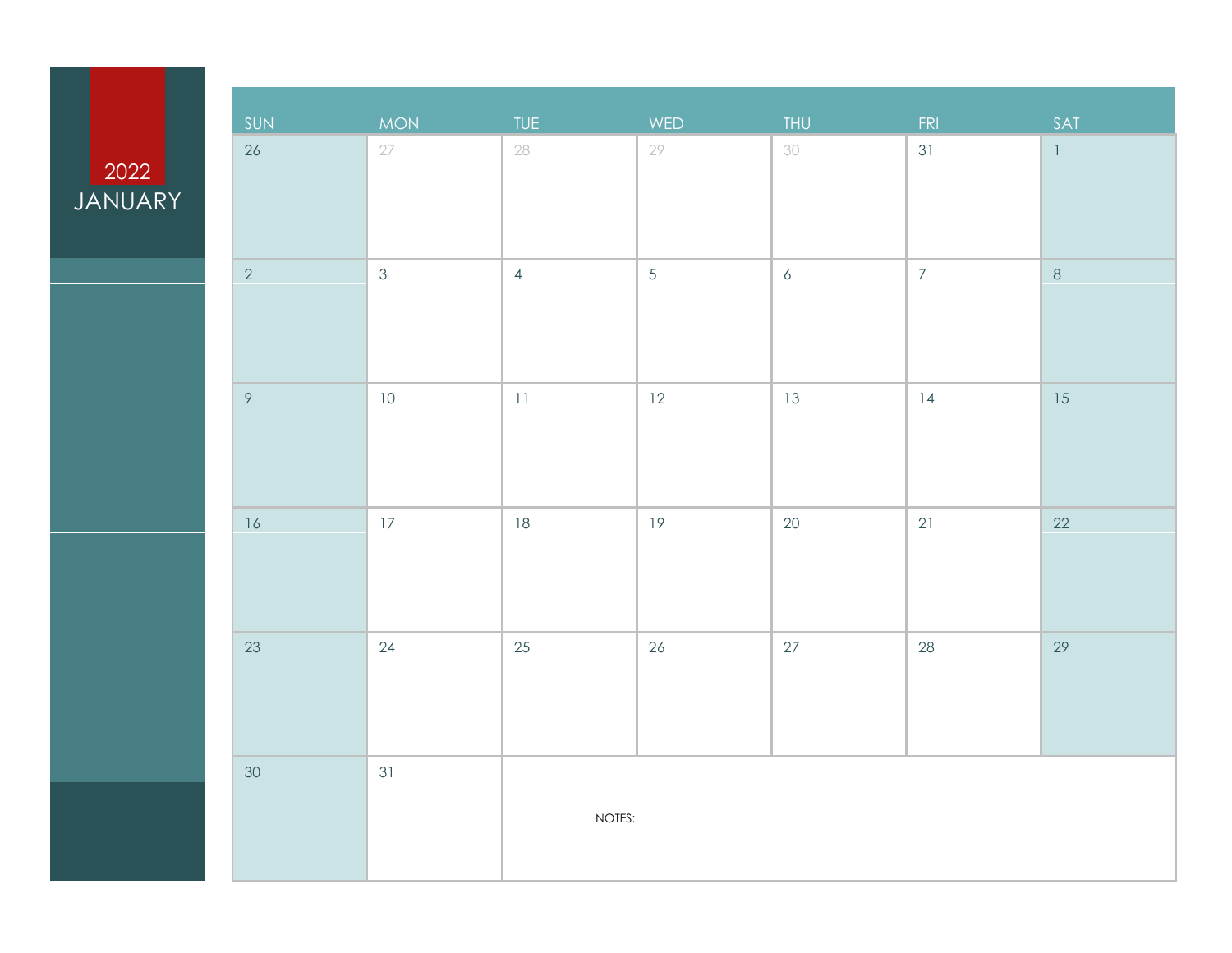#### **FEBRUARY**

| SUN             | <b>MON</b>               | <b>TUE</b>    | WED            | <b>THU</b>     | FRI            | SAT            |
|-----------------|--------------------------|---------------|----------------|----------------|----------------|----------------|
| 30 <sup>°</sup> | 31                       | $\mathbf{1}$  | $\overline{2}$ | $\mathfrak{S}$ | $\overline{4}$ | $\overline{5}$ |
|                 |                          |               |                |                |                |                |
|                 |                          |               |                |                |                |                |
|                 |                          |               |                |                |                |                |
| $\epsilon$      | $\overline{7}$           | $\,8\,$       | $\circ$        | $10$           | $11\,$         | 12             |
|                 |                          |               |                |                |                |                |
|                 |                          |               |                |                |                |                |
|                 |                          |               |                |                |                |                |
| 13              | 14                       | 15            | 16             | $17\,$         | $18\,$         | 19             |
|                 |                          |               |                |                |                |                |
|                 |                          |               |                |                |                |                |
| $20\,$          | 21                       | $22\,$        | 23             | $24$           | $25\,$         | $26\,$         |
|                 |                          |               |                |                |                |                |
|                 |                          |               |                |                |                |                |
|                 |                          |               |                |                |                |                |
| $27\,$          | 28                       | $\mathbbm{1}$ | $\sqrt{2}$     | $\mathcal S$   | $\overline{4}$ | $\overline{5}$ |
|                 |                          |               |                |                |                |                |
|                 |                          |               |                |                |                |                |
|                 |                          |               |                |                |                |                |
| $\epsilon$      | $\overline{\phantom{a}}$ |               |                |                |                |                |
|                 |                          | NOTES:        |                |                |                |                |
|                 |                          |               |                |                |                |                |
|                 |                          |               |                |                |                |                |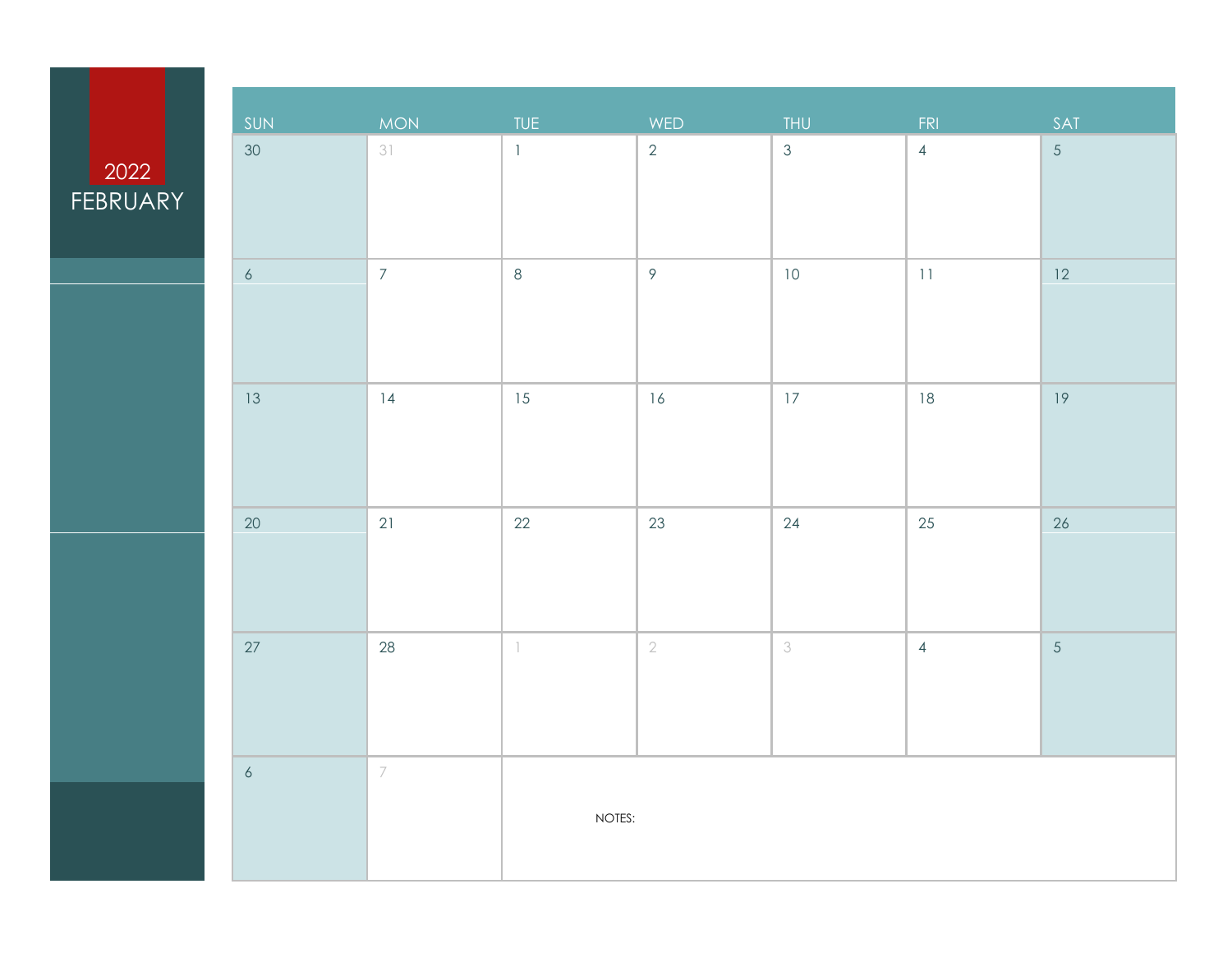#### **MARCH**

| SUN            | MON            | <b>TUE</b>   | WED            | THU            | FRI            | SAT            |
|----------------|----------------|--------------|----------------|----------------|----------------|----------------|
| 27             | 28             | $\mathbf{1}$ | $\overline{2}$ | $\mathfrak{S}$ | $\overline{4}$ | $\overline{5}$ |
|                |                |              |                |                |                |                |
|                |                |              |                |                |                |                |
|                |                |              |                |                |                |                |
| $\epsilon$     | $\overline{7}$ | $\,8\,$      | $\circ$        | $10\,$         | $11\,$         | 12             |
|                |                |              |                |                |                |                |
|                |                |              |                |                |                |                |
|                |                |              |                |                |                |                |
| 13             | 4              | $15\,$       | 16             | $17\,$         | $18\,$         | 19             |
|                |                |              |                |                |                |                |
|                |                |              |                |                |                |                |
|                |                |              |                |                |                |                |
| $20\,$         | 21             | $22\,$       | 23             | $24\,$         | $25\,$         | $26\,$         |
|                |                |              |                |                |                |                |
|                |                |              |                |                |                |                |
|                |                |              |                |                |                |                |
| $27\,$         | $28\,$         | 29           | $30\,$         | 31             | $\mathbb{I}$   | $\overline{2}$ |
|                |                |              |                |                |                |                |
|                |                |              |                |                |                |                |
|                |                |              |                |                |                |                |
| $\mathfrak{Z}$ | $\sqrt{ }$     |              |                |                |                |                |
|                |                | NOTES:       |                |                |                |                |
|                |                |              |                |                |                |                |
|                |                |              |                |                |                |                |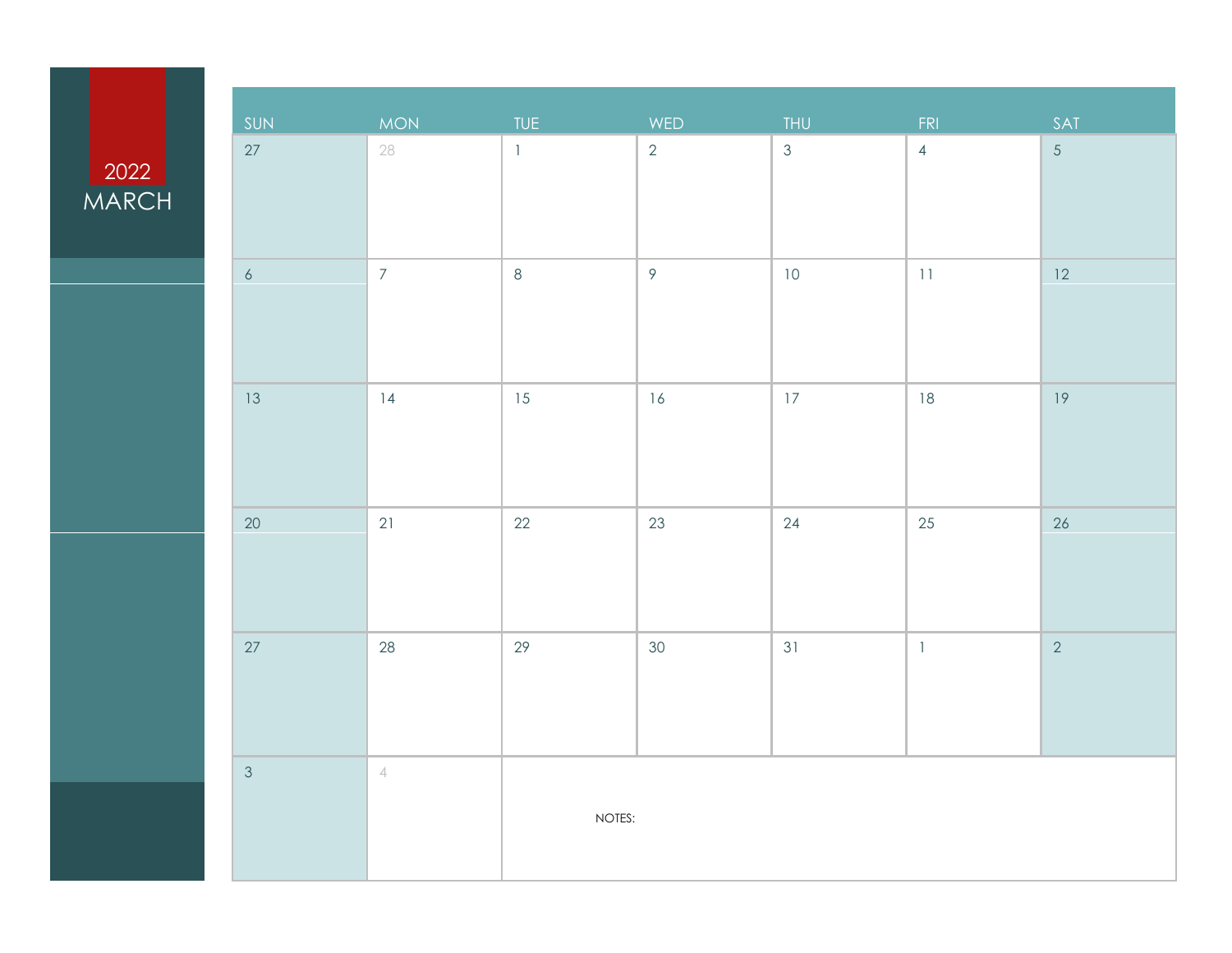#### 2022 APRIL

| SUN                                          | MON.           | <b>TUE</b>     | WED                                                       | <b>THU</b>                                                             | FRI          | SAT            |
|----------------------------------------------|----------------|----------------|-----------------------------------------------------------|------------------------------------------------------------------------|--------------|----------------|
| 27                                           | 28             | 29             | 30                                                        | 31                                                                     | $\mathbf{1}$ | $\overline{2}$ |
| $\mathfrak{Z}$                               | $\overline{4}$ | $\overline{5}$ | $\boldsymbol{6}$                                          | $\overline{7}$                                                         | $\,8\,$      | $\mathcal{P}$  |
| $10$                                         | 11             | 12             | 13                                                        | 14                                                                     | 15           | $16$           |
| $17\,$                                       | 18             | 19             | $20\,$                                                    | 21<br>Trap and Skeet<br>6 pm to 9pm                                    | 22           | 23             |
| 24<br>Trap and Skeet<br>9am to 1pm           | 25             | 26             | 27<br>Action pistol 7pm<br>Trap and Skeet<br>10 am to 1pm | 28<br>ARA shoots 4:30<br>registration Trap<br>and Skeet 6<br>pm to 9pm | 29           | 30             |
| $\mathbb{I}$<br>Trap and Skeet<br>9am to 1pm | $\sqrt{2}$     | NOTES:         |                                                           |                                                                        |              |                |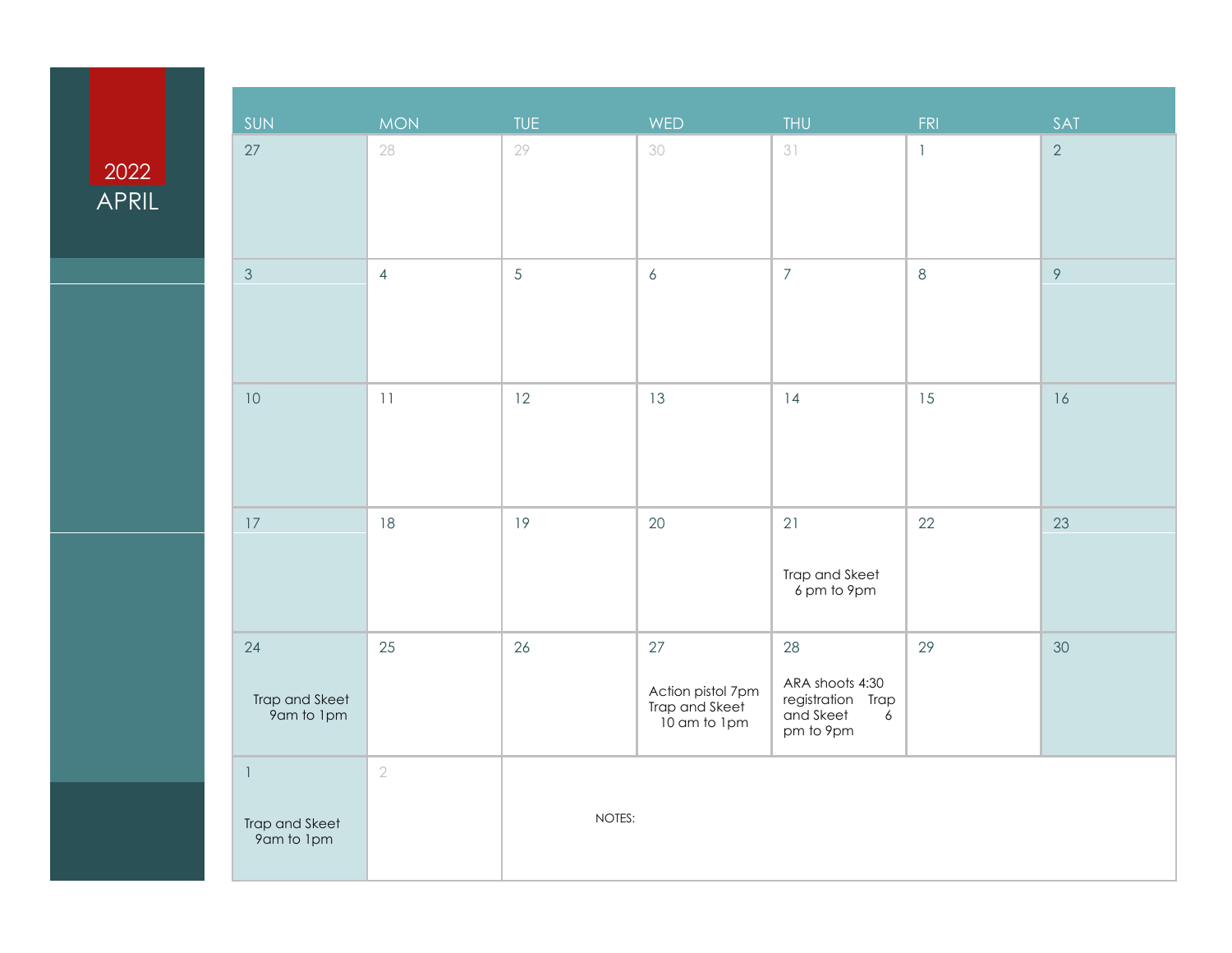### 2022 MAY

| SUN                                                      | <b>MON</b>     | <b>TUE</b>    | <b>WED</b>                                                | <b>THU</b>                                                                          | FRI              | SAT            |
|----------------------------------------------------------|----------------|---------------|-----------------------------------------------------------|-------------------------------------------------------------------------------------|------------------|----------------|
| $\overline{\phantom{a}}$<br>Trap and Skeet<br>9am to 1pm | $\overline{2}$ | $\mathcal{S}$ | $\overline{4}$                                            | 5<br>Trap and Skeet<br>6 pm to 9pm                                                  | $\boldsymbol{6}$ | $\overline{7}$ |
| $\,8\,$                                                  | $\mathcal{P}$  | 10            | 11                                                        | 12                                                                                  | 13               | 14             |
| Trap and Skeet<br>9am to 1pm                             |                |               | Action pistol 7pm<br>Trap and Skeet<br>10 am to 1pm       | ARA shoots 4:30<br>registration<br>Trap<br>and Skeet<br>6<br>pm to 9pm              |                  |                |
| 15                                                       | 16             | 17            | 18                                                        | 19                                                                                  | 20               | 21             |
| Trap and Skeet<br>9am to 1pm                             |                |               |                                                           | Trap and Skeet<br>6 pm to 9pm                                                       |                  |                |
| 22<br>Trap and Skeet<br>9am to 1pm                       | 23             | 24            | 25<br>Action pistol 7pm<br>Trap and Skeet<br>10 am to 1pm | 26<br>ARA shoots 4:30<br>registration<br><b>Trap</b><br>and Skeet<br>6<br>pm to 9pm | 27               | 28             |
| 29<br>Trap and Skeet<br>9am to 1pm                       | 30             | 31            | 1                                                         | $\overline{2}$                                                                      | $\mathfrak{Z}$   | $\overline{4}$ |
| $\sqrt{5}$                                               | 6              |               |                                                           |                                                                                     |                  |                |
| Trap and Skeet<br>9am to 1pm                             |                | NOTES:        |                                                           |                                                                                     |                  |                |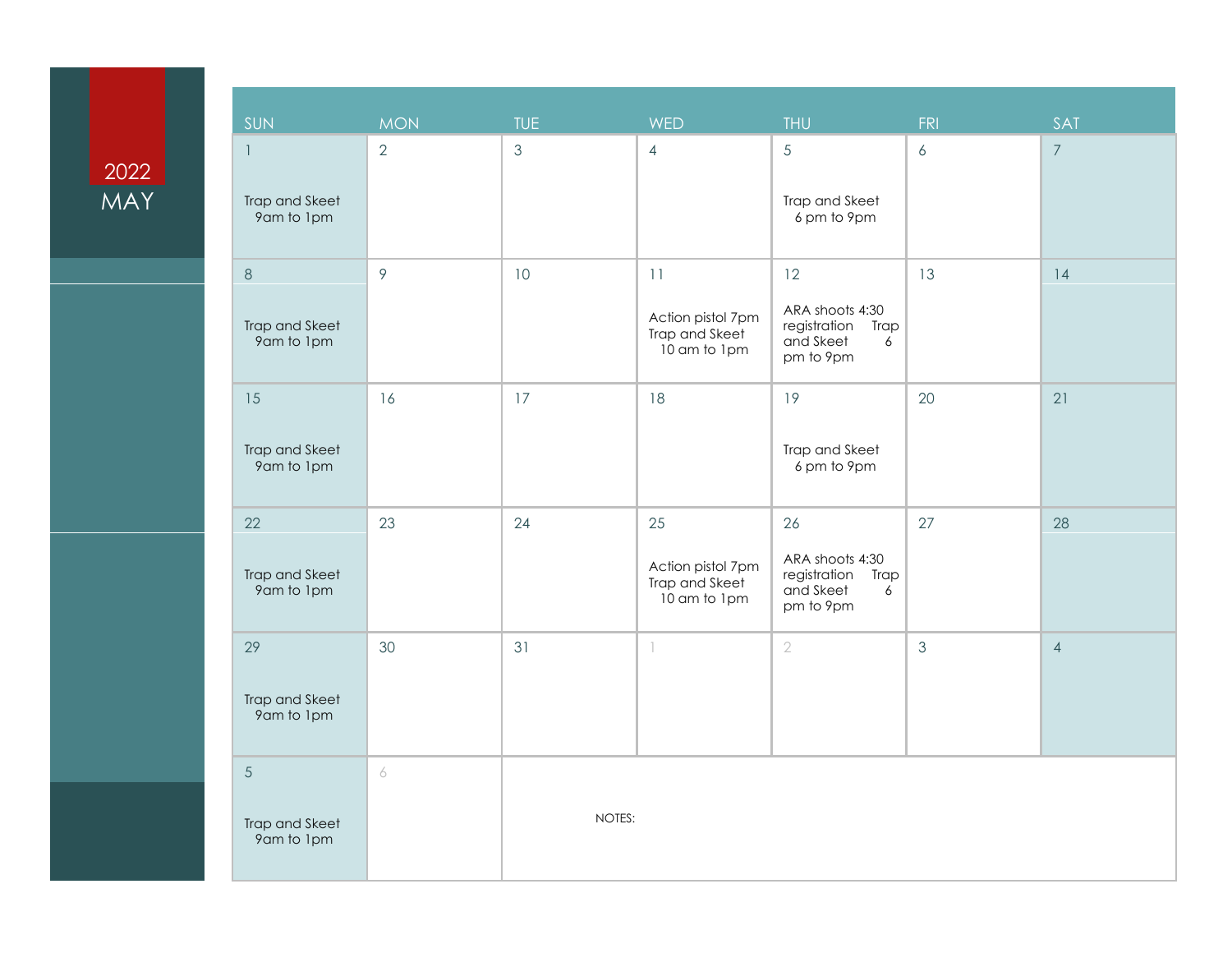# 2022 JUNE

| <b>SUN</b>                                 | <b>MON</b>       | <b>TUE</b>     | <b>WED</b>                                                   | <b>THU</b>                                                                            | <b>FRI</b>     | <b>SAT</b>     |
|--------------------------------------------|------------------|----------------|--------------------------------------------------------------|---------------------------------------------------------------------------------------|----------------|----------------|
| 29<br>Trap and Skeet<br>9am to 1pm         | 30               | 31             | $\mathbf{1}$                                                 | $\overline{2}$<br>ARA shoots 4:30<br>registration Trap<br>and Skeet<br>6<br>pm to 9pm | $\mathfrak{Z}$ | $\overline{4}$ |
| $\sqrt{5}$<br>Trap and Skeet<br>9am to 1pm | $\boldsymbol{6}$ | $\overline{7}$ | $8\,$<br>Action pistol 7pm<br>Trap and Skeet<br>10 am to 1pm | $\mathcal{P}$<br>Trap and Skeet<br>6 pm to 9pm                                        | 10             | 11             |
| 12<br>Trap and Skeet<br>9am to 1pm         | 13               | 14             | 15<br>Trap and Skeet<br>10 am to 1pm                         | 16<br>ARA shoots 4:30<br>registration Trap<br>and Skeet<br>6<br>pm to 9pm             | 17             | 18             |
| 19<br>Trap and Skeet<br>9am to 1pm         | 20               | 21             | 22<br>Action pistol 7pm<br>Trap and Skeet<br>10 am to 1pm    | 23<br>Trap and Skeet<br>6 pm to 9pm                                                   | 24             | 25             |
| 26<br>Trap and Skeet<br>9am to 1pm         | 27               | 28             | 29<br>Trap and Skeet<br>10 am to 1pm                         | 30<br>ARA shoots 4:30<br>registration<br>Trap<br>and Skeet<br>6<br>pm to 9pm          | $\overline{1}$ | $\overline{2}$ |
| 3<br>Trap and Skeet<br>9am to 1pm          | $\overline{4}$   | NOTES:         |                                                              |                                                                                       |                |                |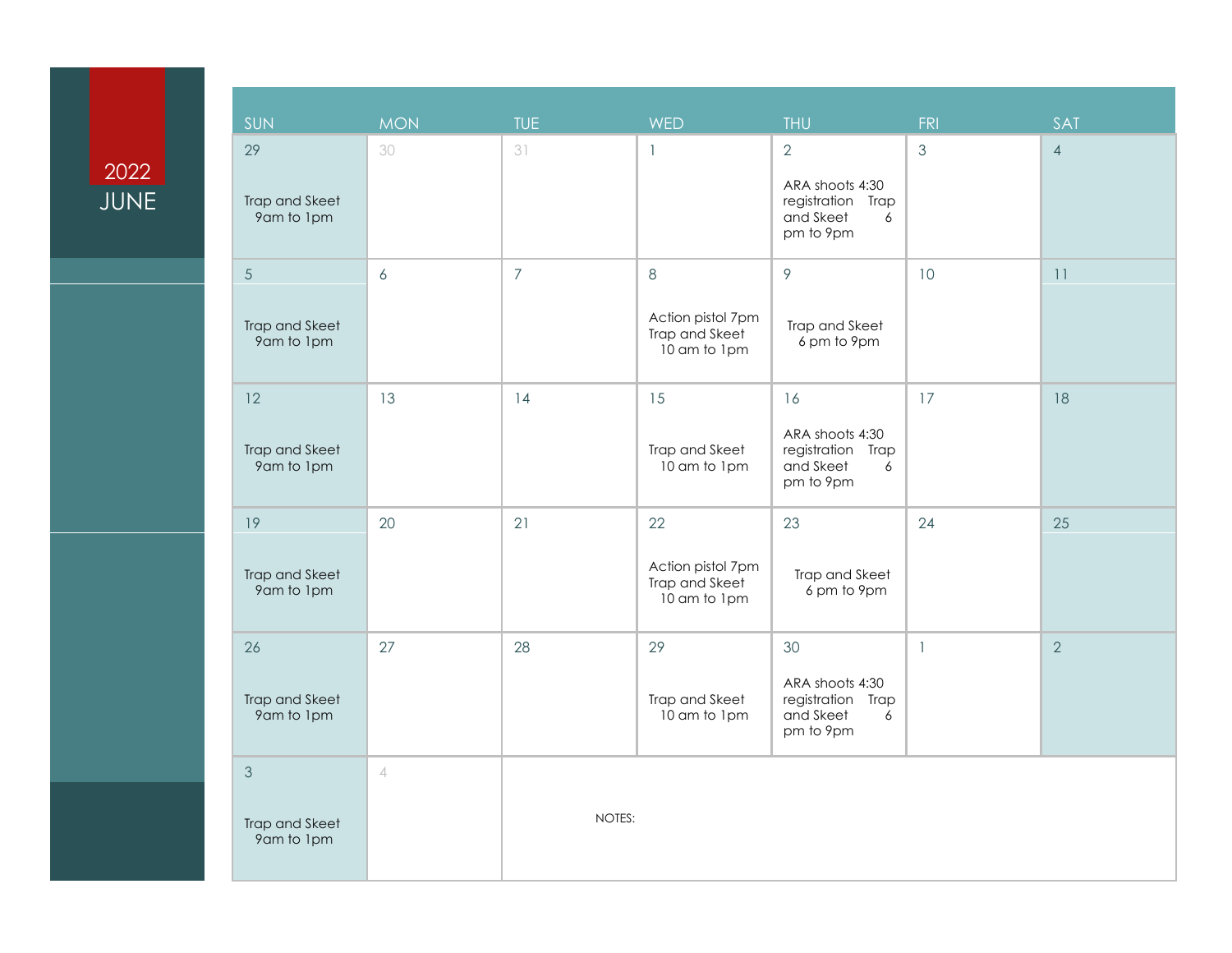# 2022 JULY

| SUN                                            | <b>MON</b>               | <b>TUE</b> | <b>WED</b>                                                              | <b>THU</b>                                                                   | <b>FRI</b>   | SAT            |
|------------------------------------------------|--------------------------|------------|-------------------------------------------------------------------------|------------------------------------------------------------------------------|--------------|----------------|
| 26<br>Trap and Skeet<br>9am to 1pm             | 27                       | 28         | 29                                                                      | 30                                                                           | $\mathbf{1}$ | $\overline{2}$ |
| $\mathfrak{Z}$<br>Trap and Skeet<br>9am to 1pm | $\overline{4}$           | 5          | $\boldsymbol{6}$<br>Action pistol 7pm<br>Trap and Skeet<br>10 am to 1pm | $\overline{7}$<br>Trap and Skeet<br>6 pm to 9pm                              | 8            | $\mathcal{P}$  |
| $10$<br>Trap and Skeet<br>9am to 1pm           | 11                       | 12         | 13<br>Trap and Skeet<br>10 am to 1pm                                    | 14<br>ARA shoots 4:30<br>registration Trap<br>and Skeet<br>6<br>pm to 9pm    | 15           | 16             |
| 17<br>Trap and Skeet<br>9am to 1pm             | 18                       | 19         | 20<br>Action pistol 7pm<br>Trap and Skeet<br>10 am to 1pm               | 21<br>Trap and Skeet<br>6 pm to 9pm                                          | 22           | 23             |
| 24<br>Trap and Skeet<br>9am to 1pm             | 25                       | 26         | 27<br>Trap and Skeet<br>10 am to 1pm                                    | 28<br>ARA shoots 4:30<br>registration<br>Trap<br>and Skeet<br>6<br>pm to 9pm | 29           | 30             |
| 31<br>Trap and Skeet<br>9an to 1pm             | $\overline{\phantom{a}}$ | NOTES:     |                                                                         |                                                                              |              |                |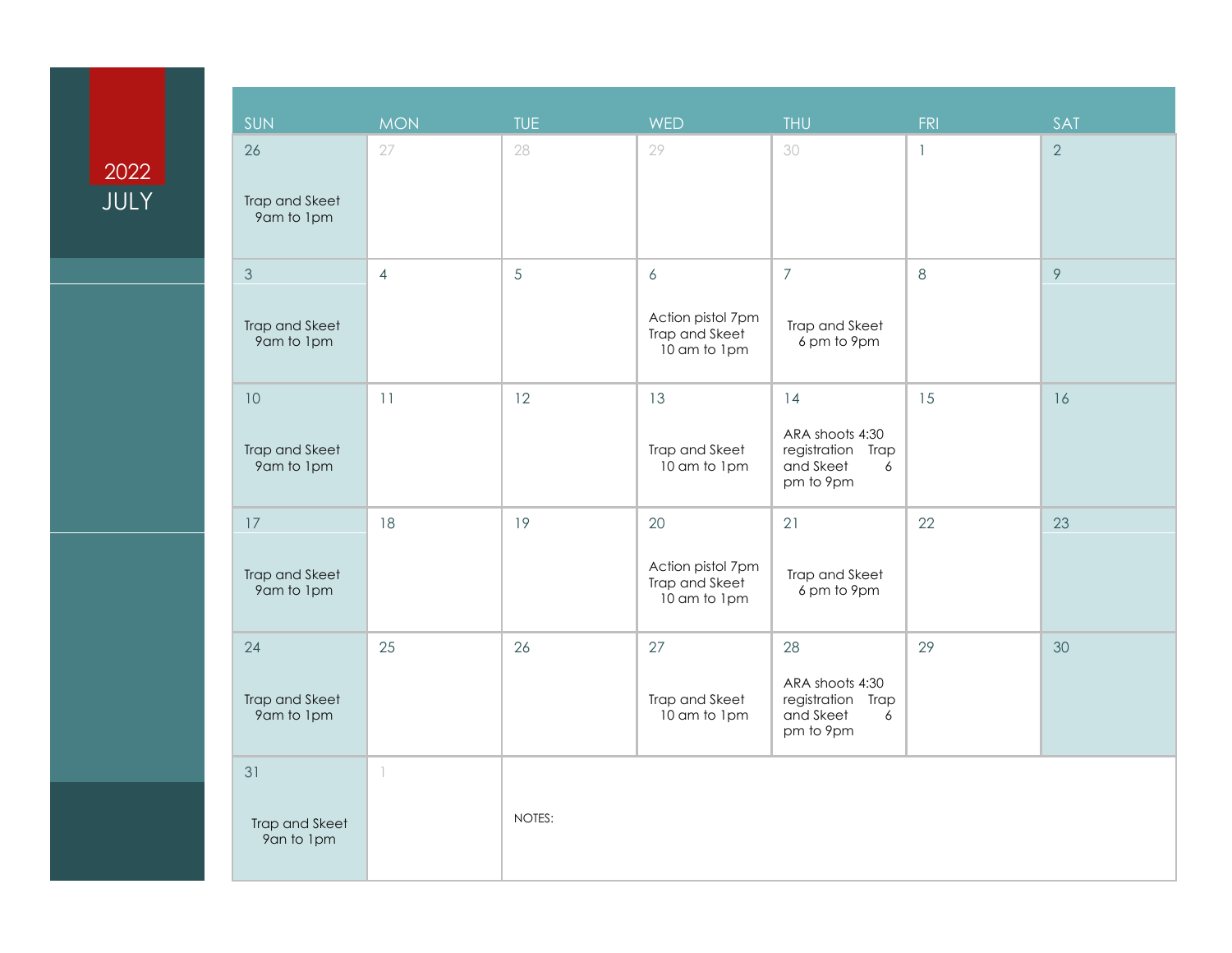# 2022 AUGUST

| <b>SUN</b>                                     | <b>MON</b>   | <b>TUE</b>     | <b>WED</b>                                                            | <b>THU</b>                                                                            | FRI            | <b>SAT</b>                                 |
|------------------------------------------------|--------------|----------------|-----------------------------------------------------------------------|---------------------------------------------------------------------------------------|----------------|--------------------------------------------|
| 31<br>Trap and Skeet<br>9am to 1pm             | $\mathbf{1}$ | $\overline{2}$ | $\mathfrak{S}$<br>Action pistol 7pm<br>Trap and Skeet<br>10 am to 1pm | $\overline{4}$<br>ARA shoots 4:30<br>registration Trap<br>and Skeet<br>6<br>pm to 9pm | 5              | $\delta$                                   |
| $\overline{7}$<br>Trap and Skeet<br>9am to 1pm | $\,8\,$      | 9              | 10<br>Trap and Skeet<br>10 am to 1pm                                  | 11<br>Trap and Skeet<br>6 pm to 9pm                                                   | 12             | 13                                         |
| 14<br>Trap and Skeet<br>9am to 1pm             | 15           | 16             | 17<br>Action pistol 7pm<br>Trap and Skeet<br>10 am to 1pm             | 18<br>ARA shoots 4:30<br>registration Trap<br>and Skeet<br>6<br>pm to 9pm             | 19             | 20                                         |
| 21<br>Trap and Skeet<br>9am to 1pm             | 22           | 23             | 24<br>Trap and Skeet<br>10 am to 1pm                                  | 25<br>Trap and Skeet<br>6 pm to 9pm                                                   | 26             | 27<br><b>ARA Tournament 9</b><br><b>AM</b> |
| 28<br>Trap and Skeet<br>9am to 1pm             | 29           | 30             | 31<br>Action pistol 7pm<br>Trap and Skeet<br>10 am to 1pm             | $\overline{\phantom{a}}$                                                              | $\overline{2}$ | 3                                          |
| $\overline{4}$<br>Trap and Skeet<br>9an to 1pm | 5            | NOTES:         |                                                                       |                                                                                       |                |                                            |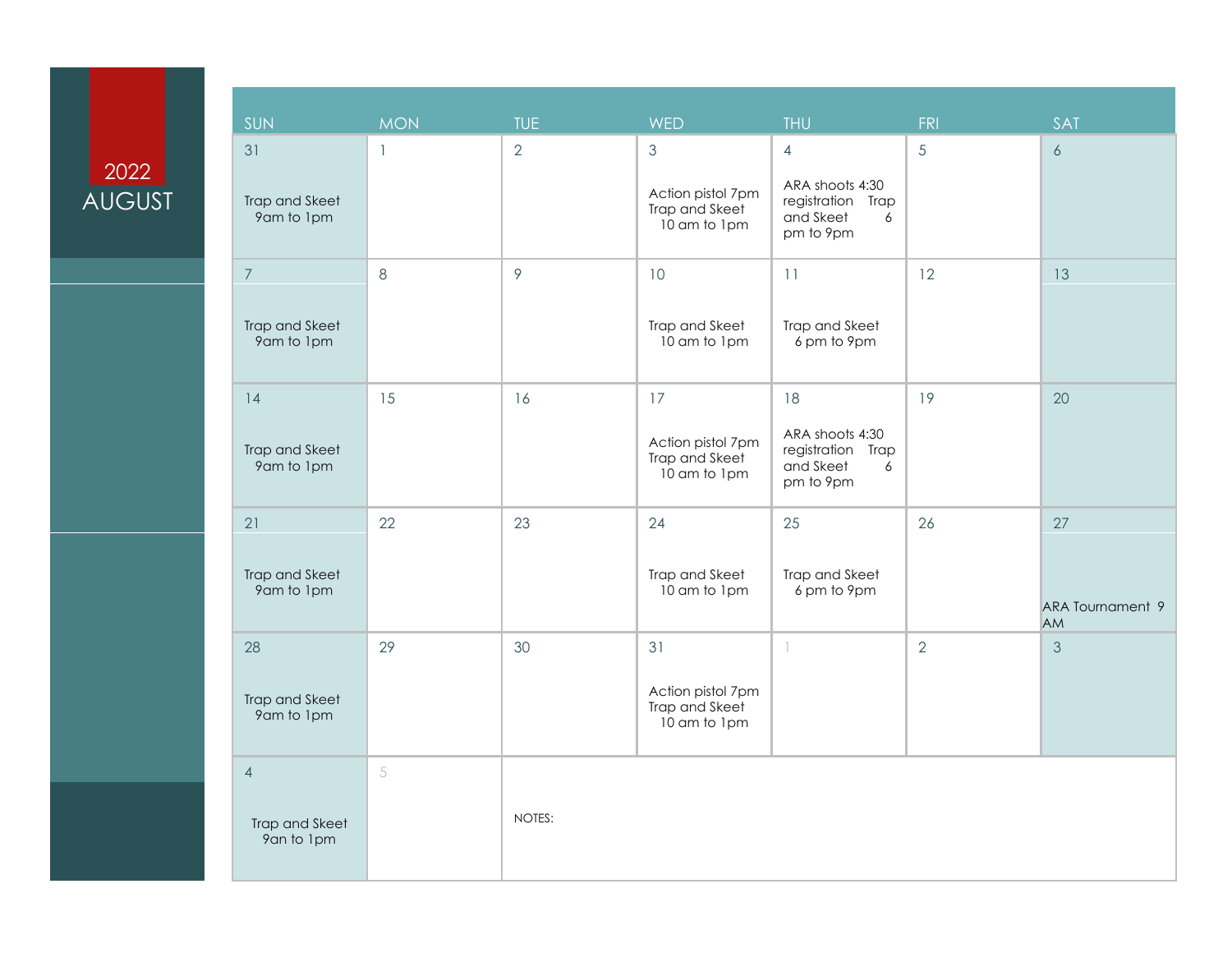# 2022 SEPTEMBER

| SUN                                            | <b>MON</b> | <b>TUE</b> | <b>WED</b>                                                | <b>THU</b>                                                                     | <b>FRI</b>     | SAT            |
|------------------------------------------------|------------|------------|-----------------------------------------------------------|--------------------------------------------------------------------------------|----------------|----------------|
| 28<br>Trap and Skeet<br>9am to 1pm             | 29         | 30         | 31                                                        | $\mathbf{1}$<br>Trap and Skeet<br>6 pm to 9pm                                  | $\overline{2}$ | $\mathfrak{Z}$ |
| $\overline{4}$<br>Trap and Skeet<br>9am to 1pm | 5          | 6          | $\overline{7}$<br>Trap and Skeet<br>10 am to 1pm          | $\,8\,$<br>ARA shoots 4:30<br>registration Trap<br>and Skeet<br>6<br>pm to 9pm | $\mathcal{P}$  | 10             |
| 11<br>Trap and Skeet<br>9am to 1pm             | 12         | 13         | 14<br>Action pistol 7pm<br>Trap and Skeet<br>10 am to 1pm | 15<br>ARA shoots 4:30<br>registration Trap<br>and Skeet<br>6<br>pm to 9pm      | 16             | $17$           |
| 18<br>Trap and Skeet<br>9am to 1pm             | 19         | 20         | 21<br>Trap and Skeet<br>10 am to 1pm                      | 22<br>Trap and Skeet<br>6 pm to 9pm                                            | 23             | 24             |
| 25<br>Trap and Skeet<br>9am to 1pm             | 26         | 27         | 28<br>Action pistol 7pm<br>Trap and Skeet<br>10 am to 1pm | 29<br>Trap and Skeet<br>6 pm to 9pm                                            | 30             | $\mathbb{I}$   |
| $\overline{2}$<br>Trap and Skeet<br>9am to 1pm | 3          | NOTES:     |                                                           |                                                                                |                |                |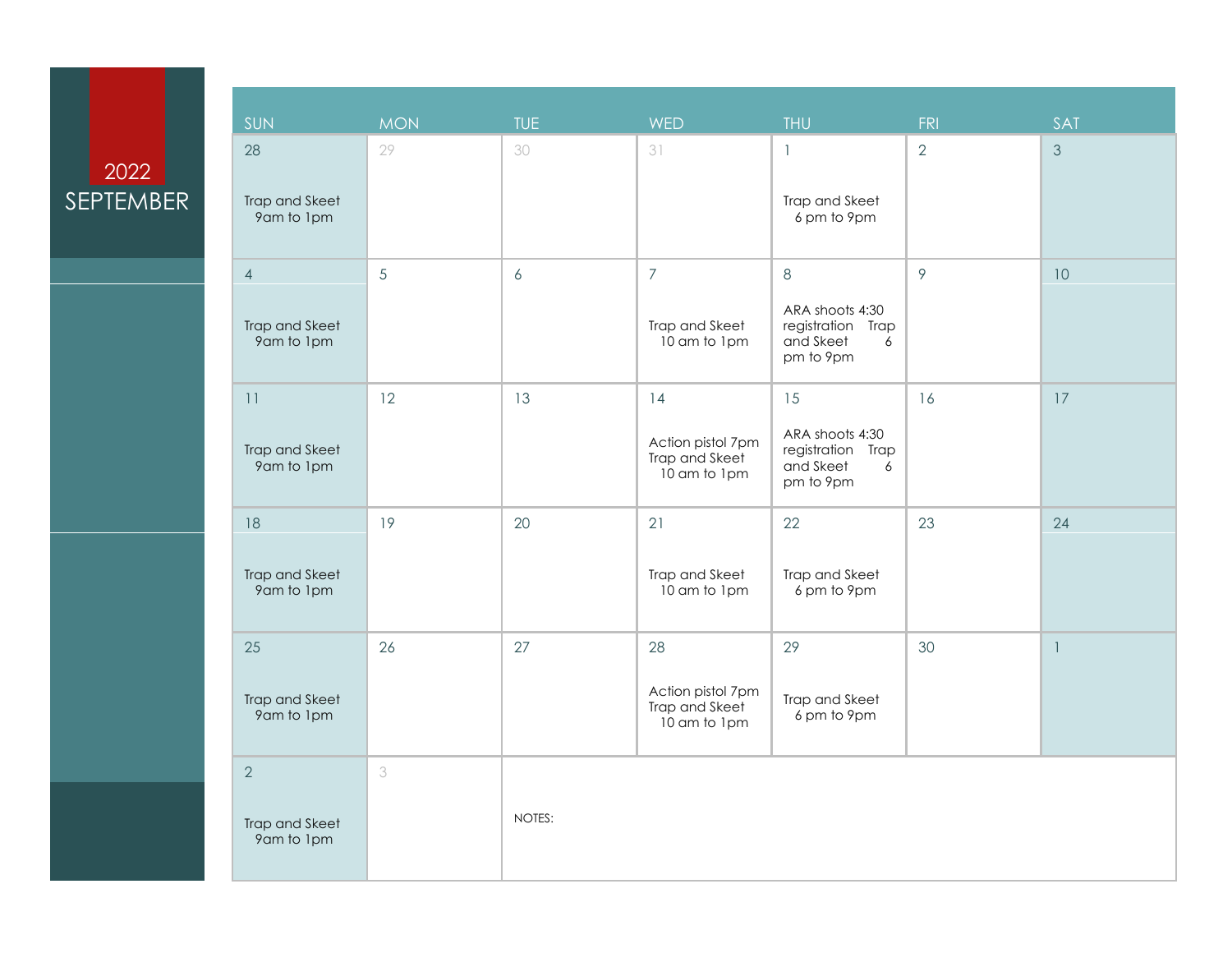### 2022 **OCTOBER**

| SUN                                 | <b>MON</b>     | <b>TUE</b>     | <b>WED</b>                                                | <b>THU</b>                                                                                 | FRI            | SAT          |
|-------------------------------------|----------------|----------------|-----------------------------------------------------------|--------------------------------------------------------------------------------------------|----------------|--------------|
| 25<br>Trap and Skeet<br>9an to 1pm  | 26             | 27             | 28                                                        | 29                                                                                         | 30             | $\mathbf{1}$ |
| 2<br>Trap and Skeet<br>10am to 1pm  | $\mathfrak{Z}$ | $\overline{4}$ | $\overline{5}$<br>Trap and Skeet<br>10 am to 1pm          | 6<br>ARA shoots 4:30<br>registration Trap<br>and Skeet<br>6<br>pm to 9pm<br>RAFFLE DRAW 8P | $\overline{7}$ | $8\,$        |
| 9<br>Trap and Skeet<br>10am to 1pm  | 10             | 11             | 12<br>Action pistol 7pm<br>Trap and Skeet<br>10 am to 1pm | 13<br>Trap and Skeet<br>6 pm to 9pm                                                        | 14             | 15           |
| 16<br>Trap and Skeet<br>10am to 1pm | 17             | 18             | 19<br>Trap and Skeet<br>10 am to 1pm                      | 20<br>Trap and Skeet<br>6 pm to 9pm                                                        | 21             | 22           |
| 23<br>Trap and Skeet<br>10am to 1pm | 24             | 25             | 26<br>Action pistol 7pm<br>Trap and Skeet<br>10 am to 1pm | 27<br>Trap and Skeet<br>6 pm to 9pm                                                        | 28             | 29           |
| 30<br>Trap and Skeet<br>10am to 1pm | 31             | NOTES:         |                                                           |                                                                                            |                |              |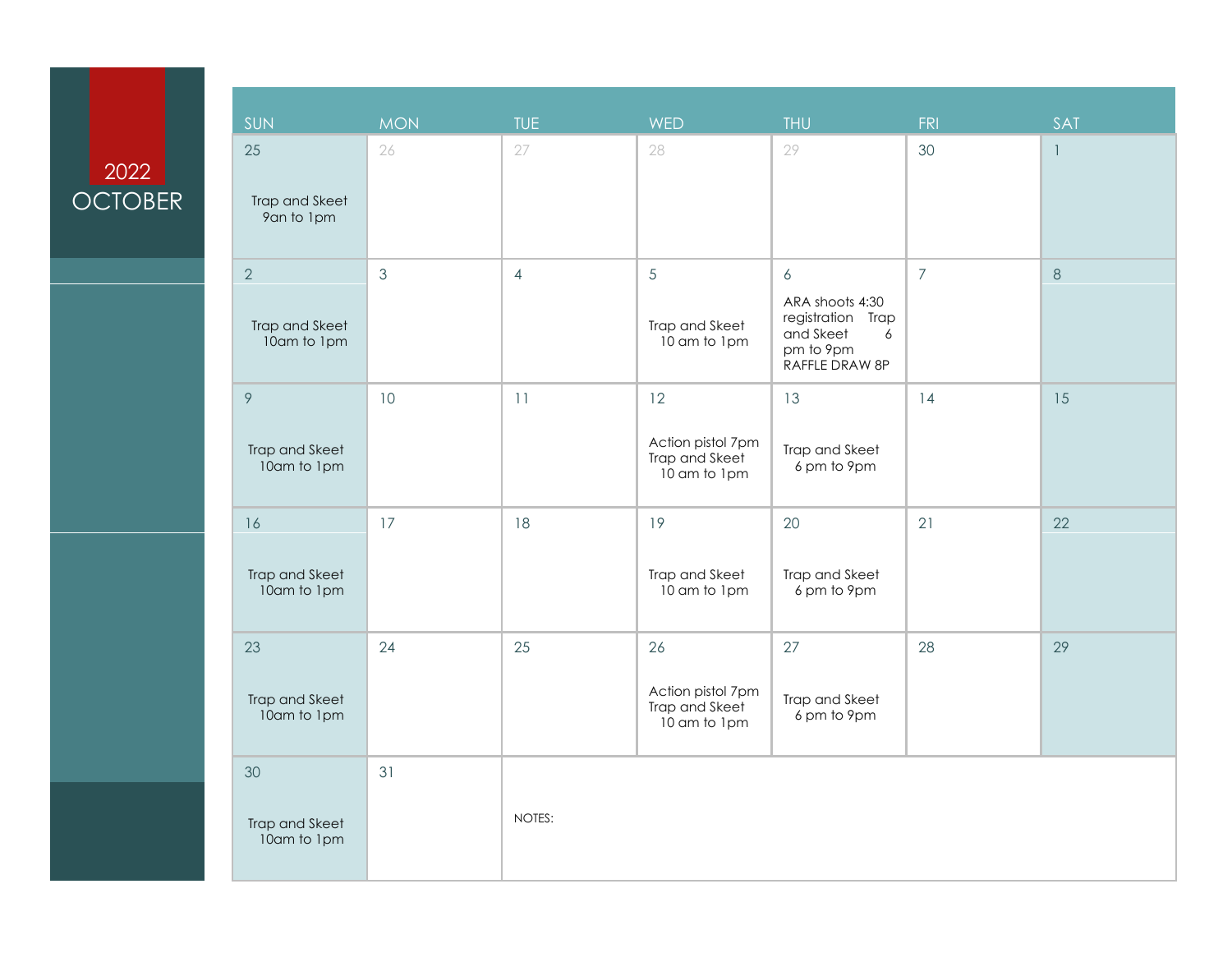### 2022 NOVEMBER

| SUN                           | <b>MON</b>     | <b>TUE</b>   | <b>WED</b>                     | <b>THU</b>                    | <b>FRI</b>     | <b>SAT</b>     |
|-------------------------------|----------------|--------------|--------------------------------|-------------------------------|----------------|----------------|
| 30                            | 31             | $\mathbf{1}$ | $\mathbf{2}$                   | $\mathcal{S}$                 | $\overline{4}$ | 5              |
| Trap and Skeet<br>10am to 1pm |                |              | Trap and Skeet<br>10 am to 1pm | Trap and Skeet<br>6 pm to 9pm |                |                |
| $\boldsymbol{6}$              | $\overline{7}$ | $\,8\,$      | 9                              | 10                            | $11$           | 12             |
| Trap and Skeet<br>10am to 1pm |                |              | Trap and Skeet<br>10 am to 1pm | Trap and Skeet<br>6 pm to 9pm |                |                |
| 13                            | 14             | 15           | 16                             | 17                            | 18             | 19             |
| Trap and Skeet<br>10am to 1pm |                |              | Trap and Skeet<br>10 am to 1pm | Trap and Skeet<br>6 pm to 9pm |                |                |
| 20                            | 21             | 22           | 23                             | 24                            | 25             | 26             |
| Trap and Skeet<br>10am to 1pm |                |              | Trap and Skeet<br>10 am to 1pm | Trap and Skeet<br>6 pm to 9pm |                |                |
| 27                            | 28             | 29           | 30                             | $\mathbb{L}$                  | $\overline{2}$ | $\mathfrak{Z}$ |
| Trap and Skeet<br>10am to 1pm |                |              | Trap and Skeet<br>10 am to 1pm |                               |                |                |
| $\overline{4}$                | 5              |              |                                |                               |                |                |
| Trap and Skeet<br>10am to 1pm |                | NOTES:       |                                |                               |                |                |